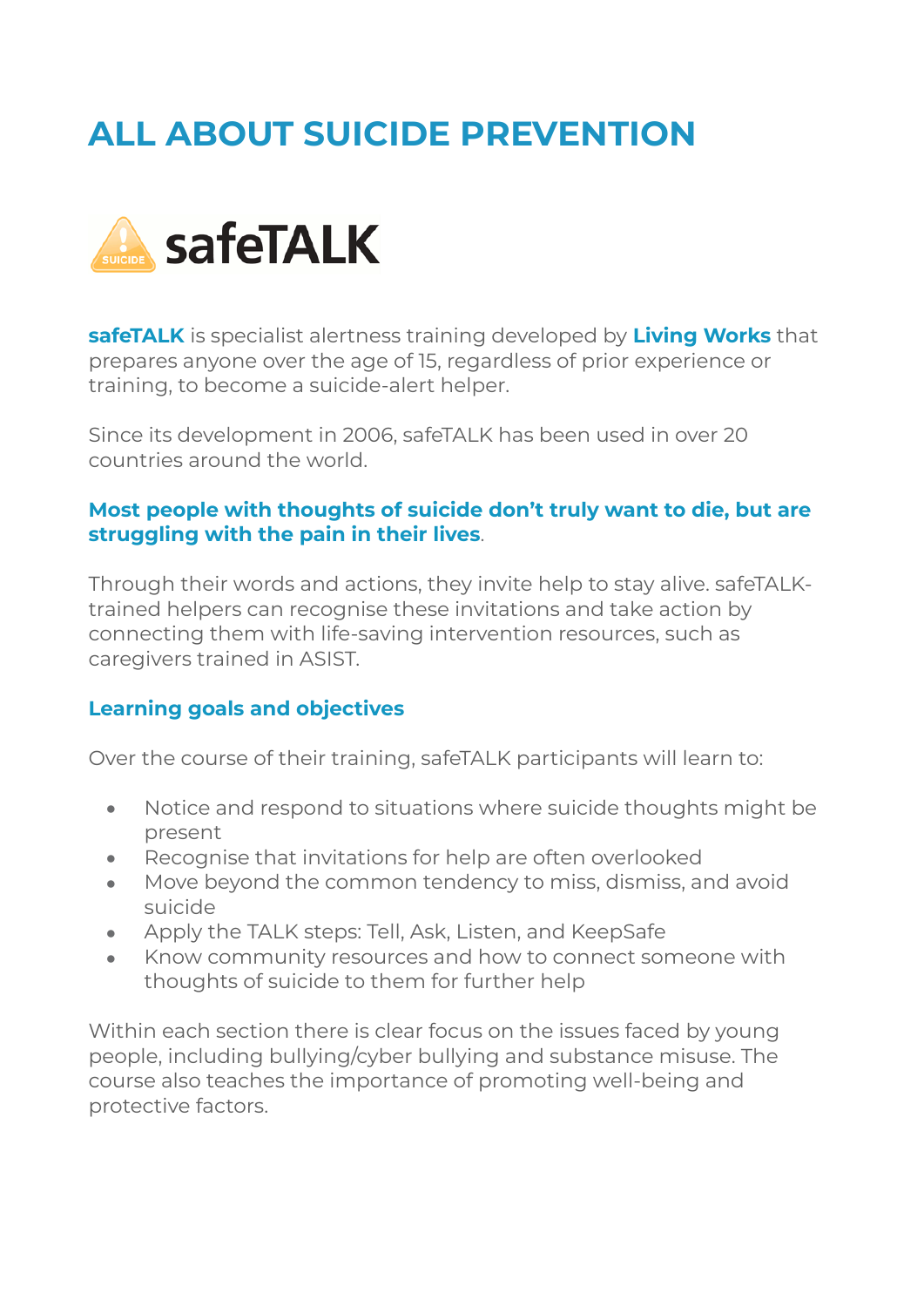

### **Applied Suicide Intervention Skills Training (ASIST)** is a two-day interactive workshop in suicide first aid developed by **[Living Works](https://www.livingworks.net/)**.

ASIST teaches participants to recognise when someone may have thoughts of suicide and work with them to create a plan that will support their immediate safety. Although ASIST is widely used by healthcare providers, participants don't need any formal training to attend the workshop—anyone 16 or older can learn and use the ASIST model.

Since its development in 1983, ASIST has received regular updates to reflect improvements in knowledge and practice, and over 1,000,000 people have taken the workshop. Studies show that the ASIST method helps reduce suicidal feelings in those at risk and is a cost-effective way to help address the problem of suicide.

### **Learning goals and objectives**

Over the course of their training, ASIST participants will learn to:

- Understand the ways that personal and societal attitudes affect views on suicide and interventions
- Provide guidance and suicide first aid to a person at risk in ways that meet their individual safety needs
- Identify the key elements of an effective suicide safety plan and the actions required to implement it
- Appreciate the value of improving and integrating suicide prevention resources in the community at large
- Recognise other important aspects of suicide prevention including life-promotion and self-care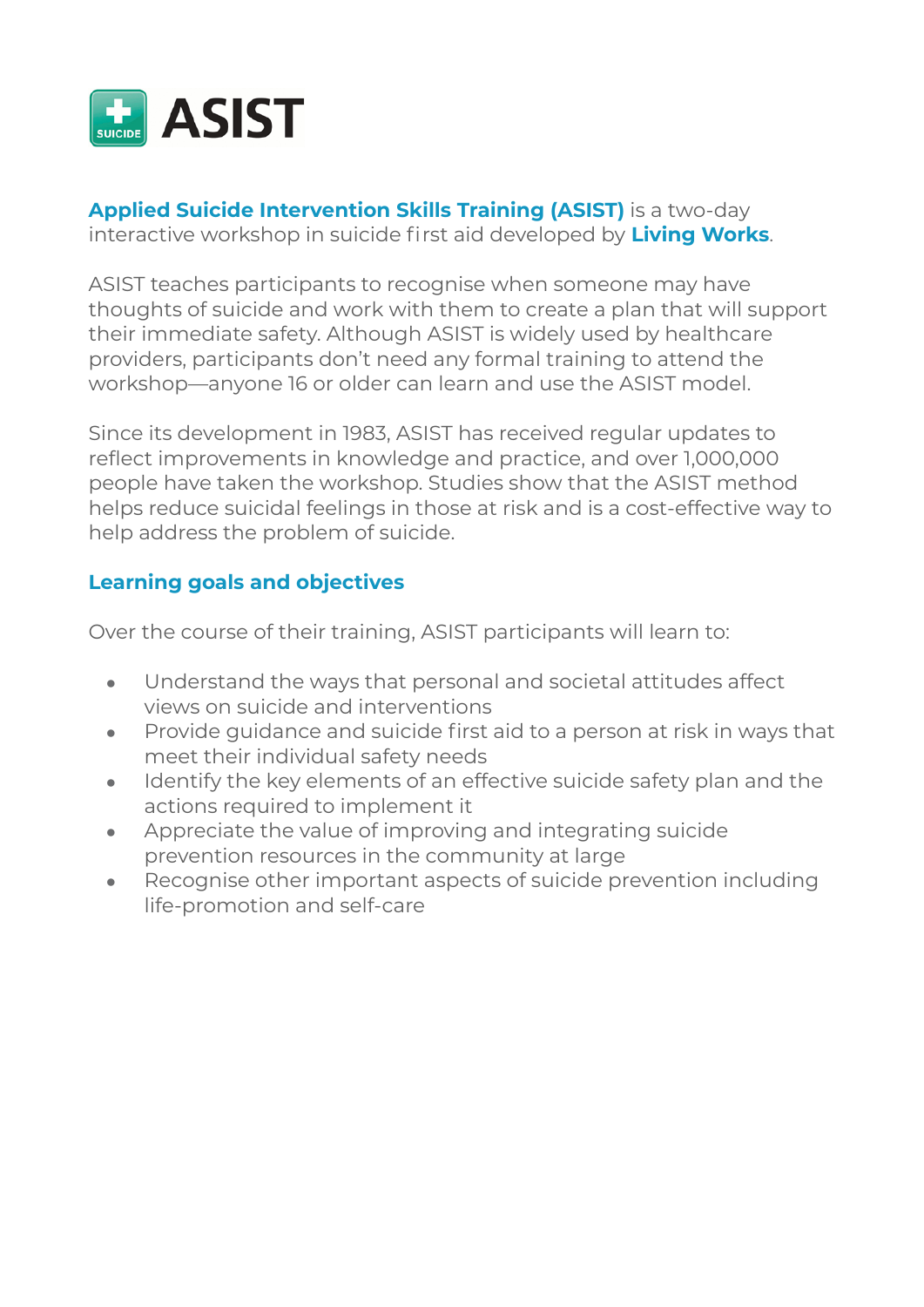## **ARE THESE COURSES FOR ME?**

These courses have been commissioned and paid for by Lancashire County Council Public Health as part of their Mental Health and Wellbeing programme.

They are open and free to individuals and organisations living and working in the LCC area of Lancashire which excludes the unitary authorities of Blackpool and Lancashire.

As specified above, the Lancashire Emotional Health in Schools courses are only open to those who work in a primary, secondary or college setting.

As places are limited we are unable to offer places to organisations or individuals outside the eligible area, however other local authorities are also rolling out the training and there may be other courses happening in your area.

**Please visit [Mental Health First Aid](https://mhfaengland.org/) and [Living Works](https://www.livingworks.net/) for further information.** 

### **Youth Mental Health First Aid (1 & 2 day courses)**

Open to anyone and everyone aged 18 or over within the geographical area who regularly interacts with young people.

This includes parents, youth workers, voluntary and community groups, teachers, health care workers, foster carers, social workers.

### **Please be aware that the training is emotionally intense and deals frankly with mental health issues including suicide and psychosis.**

### **safeTalk**

Suicide prevention training is appropriate for everyone aged 15 or over including teachers, taxi drivers, hair-dressers.

safeTALK offers valuable skills and requires no formal training or prior experience in suicide prevention.